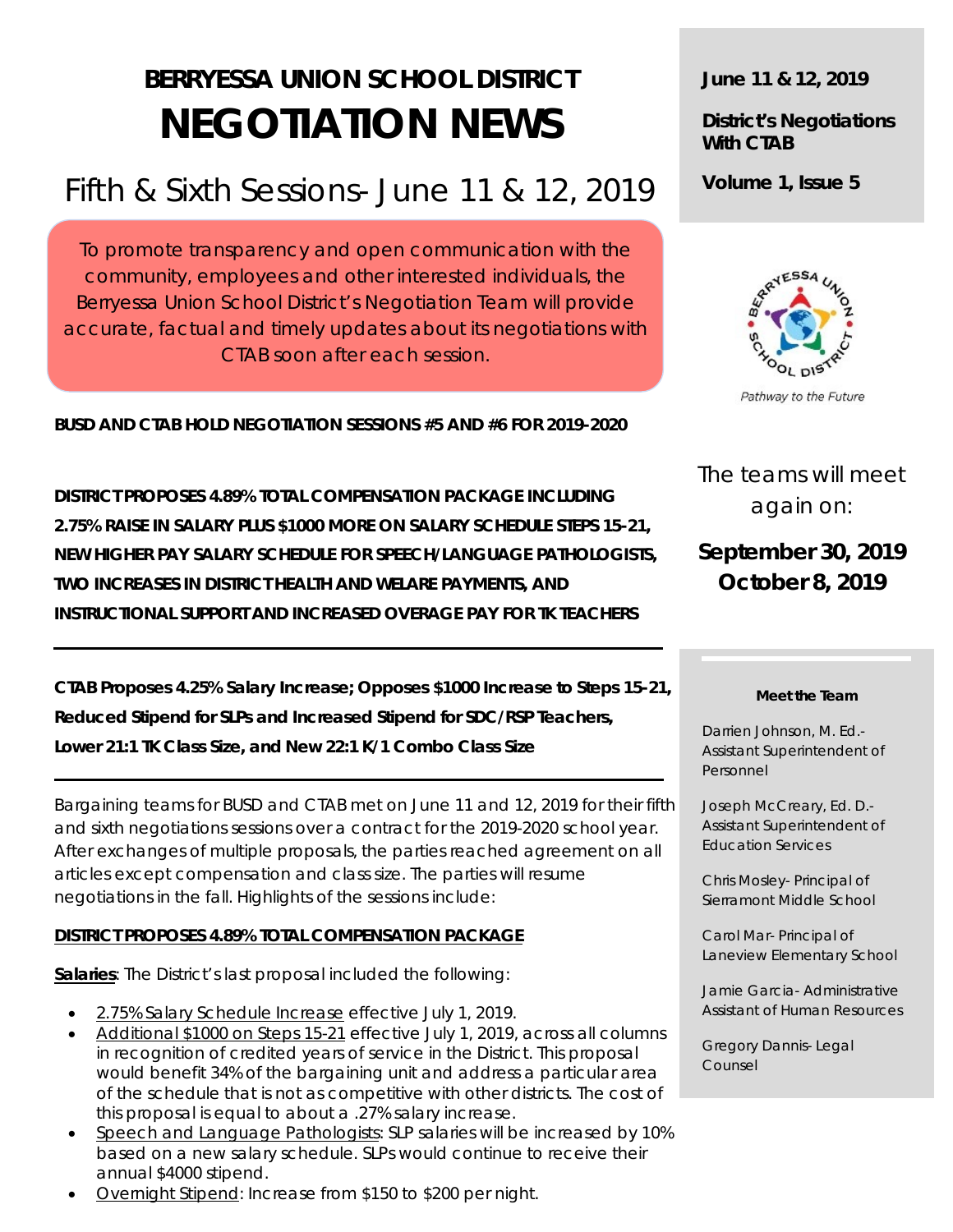**Fringe Benefits: 1.7% Equivalent Salary Increase**: The District proposes two increases to its contribution toward health and welfare premiums, with the first increase following ratification of the new 2019-2020 contract and the second increase on January 1, 2020 as follows:

|                            |        | Current Contribution New Contract Amount. 1/1/20 Amount |                |
|----------------------------|--------|---------------------------------------------------------|----------------|
| Employee Only: \$675/month |        | \$768.25/month                                          | \$806.66/month |
| $Emplovee +1$ :            | \$1400 | \$1536.50                                               | \$1612.80      |
| Family:                    | \$1785 | \$1928.30                                               | \$2024.72      |

As of January 1, 2020, the employee only District contribution rate will have increased by 19.5%; the employee plus 1 rate by 15.2% and the family rate by 13.4%. Full implementation of these increases is equal to about an ongoing 1.7% salary increase for unit members.

**CLASS SIZE:** The District proposal includes:

- New language prohibiting TK/1 combo classes (agreed to CTAB proposal).
- New 29:1 class size for 4/5 combo classes (agreed to CTAB proposal).
- Increase "overage" payments from \$7 to \$10 per student per day for grades TK-5 (agreed to CTAB proposal.
- New "overage" pay for TK teachers for each student in excess of 22 (currently 24).
- Decrease the SDC Mild/Moderate maximum class size from 14 to 13 students, above which "overage" payments would be made.

#### **HOURS, RESPONSIBILITIES, WORK YEAR – TENTATIVE AGREEMENT REACHED**:

- TK Teachers to Receive Instructional Support: The District agreed to CTAB's proposal to provide instructional support (Instructional Associates) to each TK class for 2.5 hours each day of the week, except Thursdays (which will be for 1 hour). This is the same level of support negotiated last year for kindergarten teachers due to the extended instructional day. The ongoing personnel cost for this additional support is equal to about an ongoing .17% salary increase for all unit members.
- SEAL Program Release Days: The District agreed to CTAB's proposal to add language to the contract guaranteeing release days (6) for teachers in the SEAL Program to use for planning and preparation activities directly related to this program.

#### *The District's total compensation offer is equivalent to an estimated 4.89% salary increase:*

| • Salary Schedule Increase:                               | 2.75% |
|-----------------------------------------------------------|-------|
| • \$1000 Additional Career Increase at Steps 15-21:       | .27%  |
| • Health and Welfare District Contribution Increase: 1.7% |       |
| • Instructional Support for TK (IAs):                     | .17%  |
| <b>TOTAL: 4.89%</b>                                       |       |